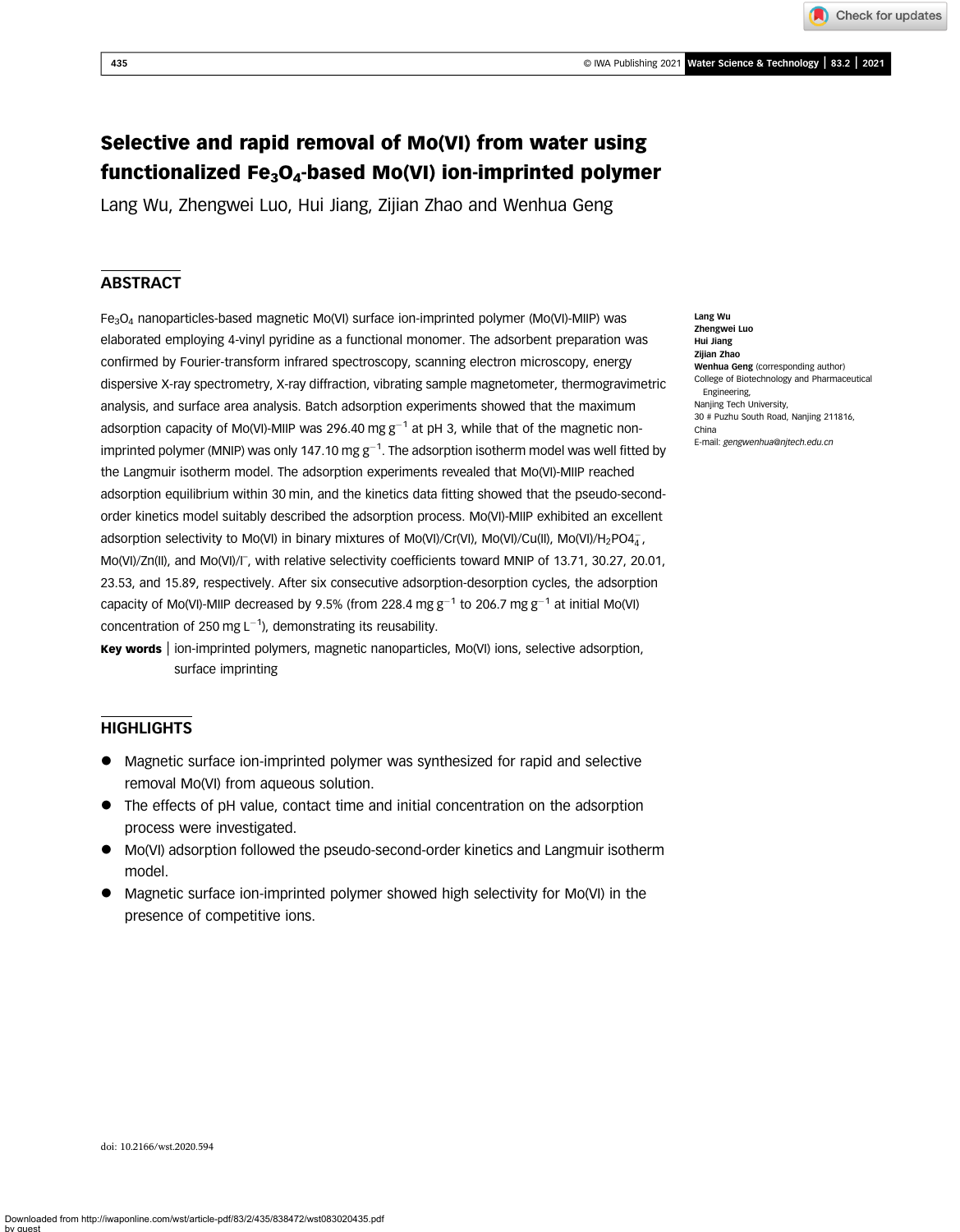### GRAPHICAL ABSTRACT



### INTRODUCTION

Molybdenum (Mo) is a rare metal with a high melting point, small thermal expansion coefficient, good conductivity and wear resistance, which has been widely used in highstrength steel alloys, thermocouples, electron tubes, and coatings ([Xiong](#page-13-0) et al.  $20\text{H}$ ). Mo forms ions in various oxidation states in the range of  $-2$  to  $+6$ , and the oxyanion  $\text{MoO}_4^{2-}$  is the principal form of soluble Mo in environmental pollution (Du [et al.](#page-12-0) 2003). Although Mo is necessary for humans and animals, high concentrations of Mo can cause many diseases such as delayed growth, anemia, bone deformation, liver abnormality, and even death (Atia 2008). Water-soluble Mo(VI) ions at concentrations exceeding  $5 \text{ mg L}^{-1}$  will lead to environmental pollution, and the permissible Mo concentration should be below 0.07 mg  $L^{-1}$  for potable water [\(Ardau](#page-12-0) *et al.* 2012). Thus, it is necessary to treat industrial wastewater containing Mo(VI) before discharge.

To date, different methods for removing Mo(VI) ions have been developed, such as constructed wetlands, ion exchange, membrane separation, precipitation, and adsorption (Peng [et al.](#page-12-0)  $2014$ ; Lou et al.  $2015$ ). These methods have several shortcomings, such as the generation of nondegradable chemical sludge in chemical precipitation, the low processing efficiency of constructed wetlands, the high energy consumption of membrane separation, and the easy oxidation of the resin in ion-exchange methods. In contrast, adsorption is a practical and economical treatment method with a high efficiency, simple operation, large-scale treatment, environmental friendliness, and low cost. Numerous adsorption materials have been investigated to separate Mo(VI), including alumina, natrolite, activated carbon, chitosan, nano-scale zero-valent iron, and silica gel particles ([Fallah](#page-12-0) [et al.](#page-12-0) 2018; He et al. 2019). However, these adsorbents suffer from serious drawbacks that must be considered in practical applications, such as poor recyclability, lack of selectivity, and long adsorption time. Thus, there is a need to synthesize adsorbents for Mo(VI) ions with rapid adsorption-desorption kinetics, strong adsorption selectivity, high adsorption capacity, and recyclability. These adsorbents should also be easily and rapidly separated from solution.

Molecular imprinting reversibly immobilizes template molecules on high cross-linked polymers to form molecular imprinting cavities, which produces a memory effect for the size and geometry of the template molecules [\(Zheng &](#page-13-0) [Yoshikawa](#page-13-0) 2015). Ion imprinting is a type of molecular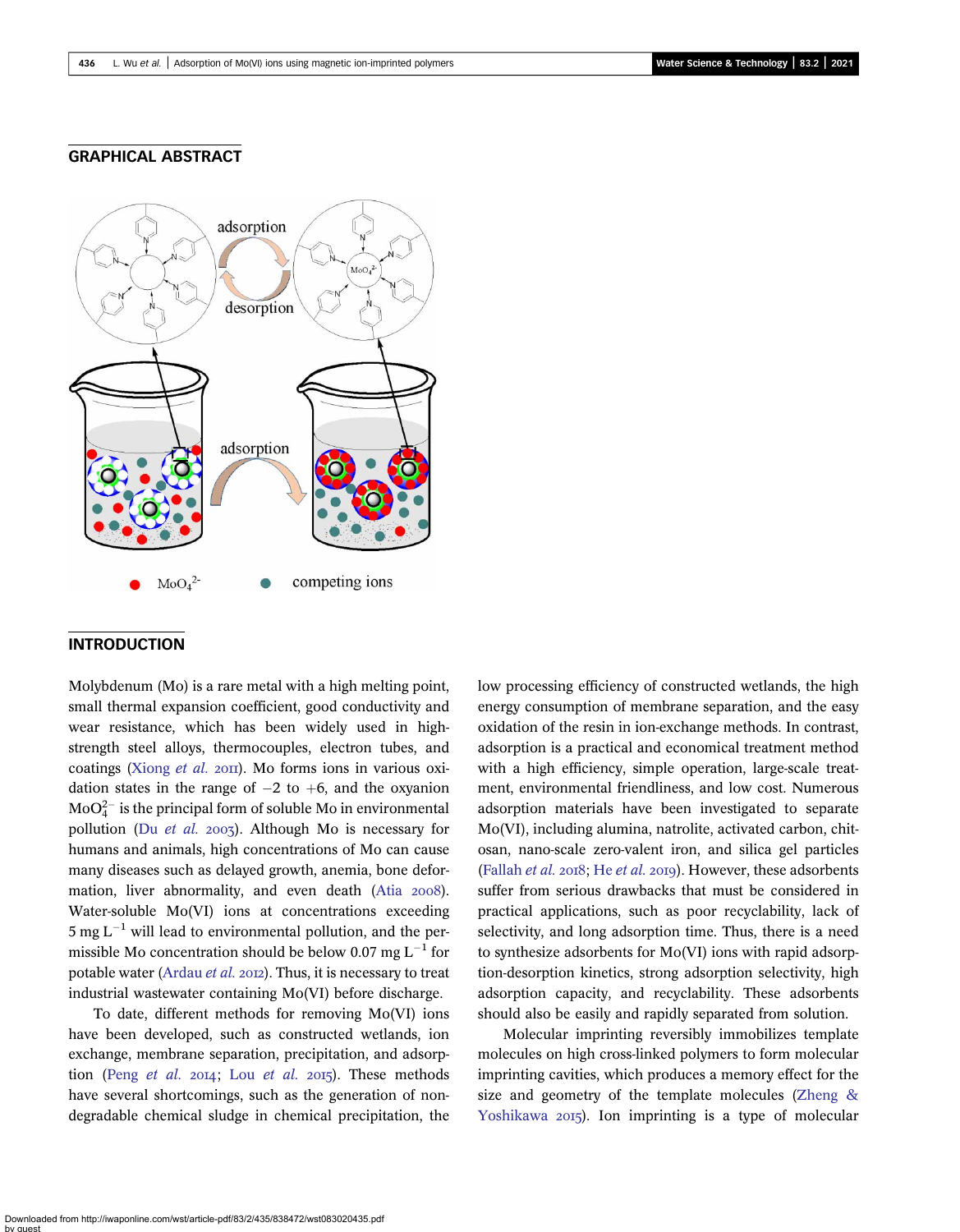imprinting that corresponds to ion-imprinted polymers (IIP) with imprinting cavities that are complementary to the three-dimensional structure of the template ions (He [et al.](#page-12-0) ). In general, the preparation of IIP is divided into three steps (Tsoi [et al.](#page-13-0) 2012; [Najafi](#page-13-0) et al. 2013). First, template ions and functional monomers form coordination compounds through electrostatic interactions or coordination bonds. Then, cross-linkers and initiators are used to polymerize the coordination compounds into polymers. Finally, template ions are eluted from the polymers to produce special ion imprinting sites. Despite having abundant recognition sites and high selectivity, traditional approaches such as bulk polymerization may produce materials with limitations, including irregular shapes, deep burial of imprinting sites in the bulk polymer, heterogeneously distributed binding sites, high crosslinking density, and low mass-transfer rate. These issues can seriously restrict the broader practical applications of IIP [\(Fayazi](#page-12-0) et al. 2016; [Hassanpour](#page-12-0) *et al.* 2018). Surface ion-imprinting can solve many of these problems by coating an ion-imprinting layer onto a solid support.

With the development of surface imprinting techniques, ion-imprinted materials have been coated on different carriers, including graphene oxide, multi-walled carbon nanotubes, chitosan,  $SiO<sub>2</sub>$ , ceramic membranes, and Fe<sub>3</sub>O<sub>4</sub> nanoparticles (NPs) (Ren [et al.](#page-13-0)  $2017$ ; [Xiong](#page-13-0) et al.  $2017$ ; [Zeng](#page-13-0) *et al.* 2017). Fe<sub>3</sub>O<sub>4</sub> NPs can be recycled using an external magnetic field rather than complicated separation steps. In addition, magnetic  $Fe<sub>3</sub>O<sub>4</sub>$  NPs have high mechanical stability, excellent magnetic responsiveness, large specific surface areas, low toxicity, and low cost, making them ideal candidate materials ([Dahaghin](#page-12-0) et al.  $2017a$ ,  $2017b$ ). Therefore, IIP synthesized using  $Fe<sub>3</sub>O<sub>4</sub>$  NPs as the support should display the advantages of both magnetic nanoparticles and surface ion-imprinted polymers.

Some studies have been conducted on the synthesis IIP for Mo(VI) adsorption (Ren [et al.](#page-12-0) 2013; Gao et al. 2014; [Zhang](#page-13-0) et al. 2014; [Hassanpour & Taghizadeh](#page-12-0) 2016; [Zeng](#page-13-0) *[et al.](#page-13-0)*  $2017$ ; [Fallah](#page-12-0) *et al.*  $2018$ ); however, there are few reports on the preparation of IIP using  $Fe<sub>3</sub>O<sub>4</sub>$  NPs as a support and 4-vinyl pyridine (4-VP) as a monomer to selectively adsorb Mo(VI) anions from solution. In this work, a novel IIP was obtained by using 4-VP as a functional monomer, and  $Fe<sub>3</sub>O<sub>4</sub>$  NPs modified with 3-vinyltriethoxysilane as the support, and the prepared adsorbent was characterized. To determine the Mo(VI) adsorption mechanism, the adsorption kinetics and isotherms were studied. Furthermore, the adsorption capacity, adsorption selectivity, as well as reusability of the fabricated adsorbent were investigated.

### EXPERIMENTAL

#### Materials

Dimethyl sulfoxide (DMSO), 4-vinyl pyridine (4-VP), ethylene glycol methacrylate (EGDMA), N, N-azobisisobutyronitrile (AIBN), and 3-vinyltriethoxysilane were obtained from Aladdin Industrial Corporation (Shanghai, China). Ferrous chloride tetrahydrate (FeCl<sub>2</sub>·4H<sub>2</sub>O), ferric chloride hexahydrate (FeCl<sub>3</sub>·6H<sub>2</sub>O), and sodium molybdate dihydrate  $(Na_2MoO_4·2H_2O)$  were obtained from SinSSo-pharm Chemical Reagent Co., Ltd (Shanghai, China). All other chemical reagents used in this work were of reagent grade and purchased from Ocean Chemical Limited Company (Qingdao, China).

### Elaboration of the adsorbent

#### Synthesis of  $Fe<sub>3</sub>O<sub>4</sub>$  NPs

Fe3O4 magnetic nanoparticles were prepared by the chemical co-precipitation of  $\text{Fe}^{2+}$  and  $\text{Fe}^{3+}$  ions ([Akhond](#page-12-0) *et al.*) 2016; [Bukowska](#page-12-0) et al. 2017). Briefly,  $4.72$  g of FeCl<sub>3</sub>·6H<sub>2</sub>O and 1.72 g of  $FeCl<sub>2</sub>·4H<sub>2</sub>O$  were dissolved in 80 mL of deionized water with the inlet of nitrogen gas  $(N_2)$ . The resulting solution was gradually heated up to  $80^{\circ}$ C, and  $N<sub>2</sub>$  was continuously aerated to expel oxygen and create an inert condition. Then, after adding 10 mL of ammonia aqueous solution (25%, w/w) dropwise under mechanical stirring, the color of the solution changed from brown to black. The mixture was stirred vigorously under nitrogen gas flow for 30 min to obtain black  $Fe<sub>3</sub>O<sub>4</sub>$  NPs precipitates. The synthesized  $Fe<sub>3</sub>O<sub>4</sub>$  NPs were washed with deionized water five times and dried under vacuum at  $40^{\circ}$ C.

#### Functionalization of  $Fe<sub>3</sub>O<sub>4</sub>$  nanoparticles

Vinyl functionalized  $Fe<sub>3</sub>O<sub>4</sub>$  nanoparticles (Fe<sub>3</sub>O<sub>4</sub>@VTES NPs) were prepared using 3-vinyltriethoxysilane to modify the surface of the  $Fe<sub>3</sub>O<sub>4</sub>$  NPs ([Dahaghin](#page-12-0) et al. 2017a,  $2017b$ ). Typically, 1.0 g of Fe<sub>3</sub>O<sub>4</sub> NPs was dispersed in DMSO (70 mL) under sonication. Afterward, 2.0 mL of 3 vinyltriethoxysilane was added slowly to the solution, and the reaction mixture was stirred for 24 h at room temperature. The resultant black solid was separated, washed, and dried to obtain surface modified  $Fe<sub>3</sub>O<sub>4</sub>@VTES$  NPs.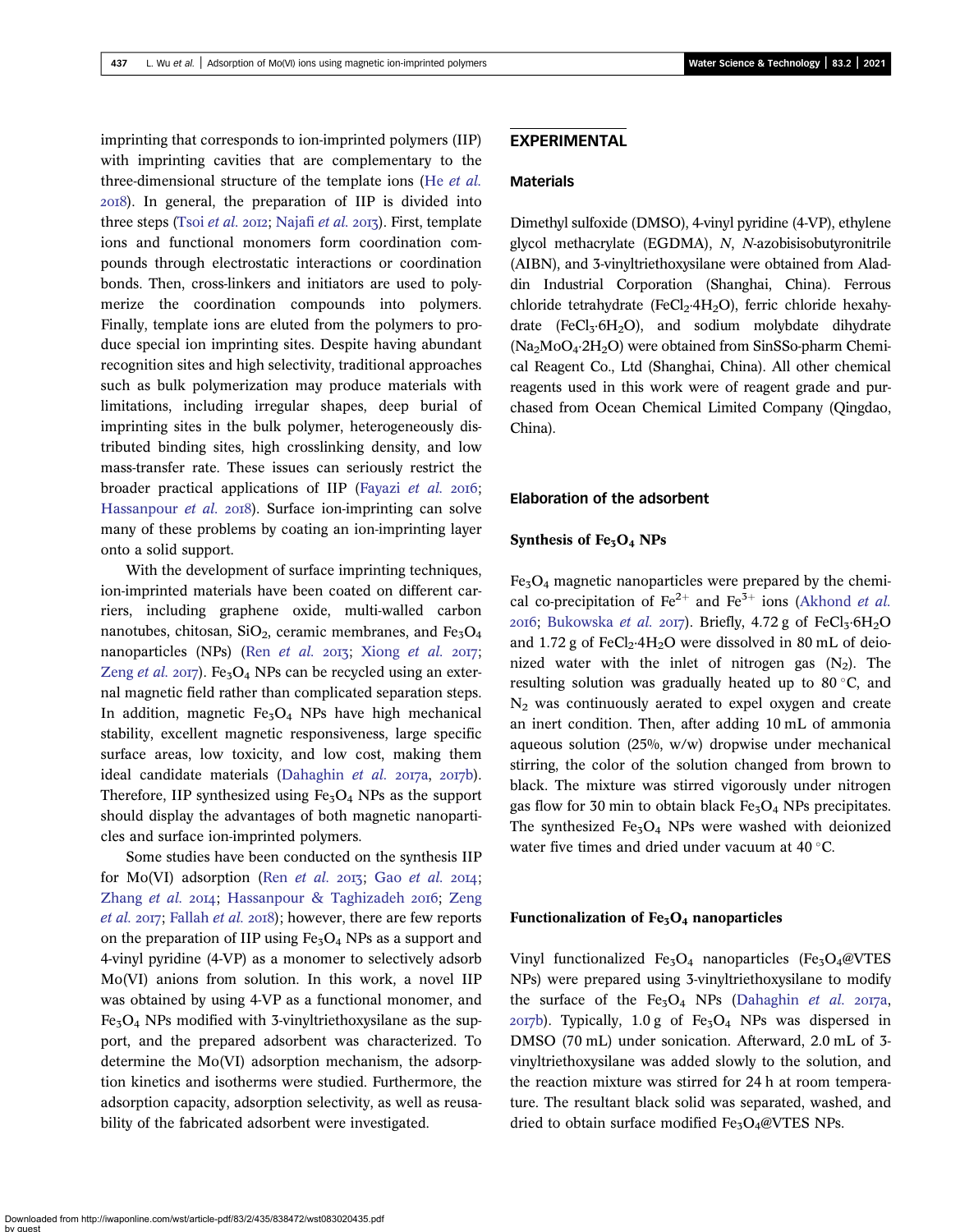#### Preparation of IIP

To prepare Mo(VI)-MIIP,  $0.8$  g of Fe<sub>3</sub>O<sub>4</sub>@VTES NPs were homogeneously dispersed in 40 mL of ethanol aqueous solution (60%, v/v) under sonication for 15 min to form suspension (a). Meanwhile, 8 mmol of 4-VP and 0.48 g of  $Na<sub>2</sub>MoO<sub>4</sub>·2H<sub>2</sub>O$  were dissolved in 80 mL of ethanol aqueous solution (60%, v/v) and stirred for 60 min to form a solution (b). Afterward, solution (b) was mixed with suspension (a) under stirring to form suspension (c). Then, 16 mmol of EGDMA and 80 mg of AIBN were added to the suspension (c). Polymerization was performed at  $60^{\circ}$ C for 48 h under nitrogen gas flow to obtain magnetic surface ion-imprinted polymers containing Mo(VI) ions. Subsequently, the resultant polymers were separated and washed to remove unreacted monomers and other impurities. Mo(VI) ions were eluted from ion-imprinted polymers with 0.05 M NaOH for 45 min. This was repeated until Mo(VI) ions were not detected in the elution solution using ICP-OES. Finally, the obtained Mo(VI)-MIIP was washed with deionized water and dried in a vacuum oven for 12 h at  $60^{\circ}$ C. In contrast, magnetic non-imprinted polymers (MNIP) were simultaneously synthesized using the same procedure, except the template ion was omitted. Figure 1 illustrates the preparation procedure of Mo(VI)-MIIP.

#### Characterization

The functional groups were identified by Fourier transform infrared spectroscopy (FT-IR, Nicolet 6700, Thermo Fisher, USA). XRD patterns were obtained using an X-ray diffractometer (XRD, Bruker D8 Advance, Germany). Scanning electron microscopy (SEM, Thermo Fisher, USA) and energy dispersive spectroscopy (EDS) were used to evaluate the surface morphology and elementary analysis. Thermogravimetric analysis (TGA) was studied using a Perkin Elmer TGA 400 (New Castle, USA). The magnetic property was analyzed using a vibrating sample magnetometer (VSM, VersaLab, USA). The Brunauer-Emmett-Teller (BET) surface area and average pore sizes were obtained from nitrogen adsorption/desorption experiments using a



Figure 1 | The schematic diagram for the synthesis of Mo(VI)-MIIP.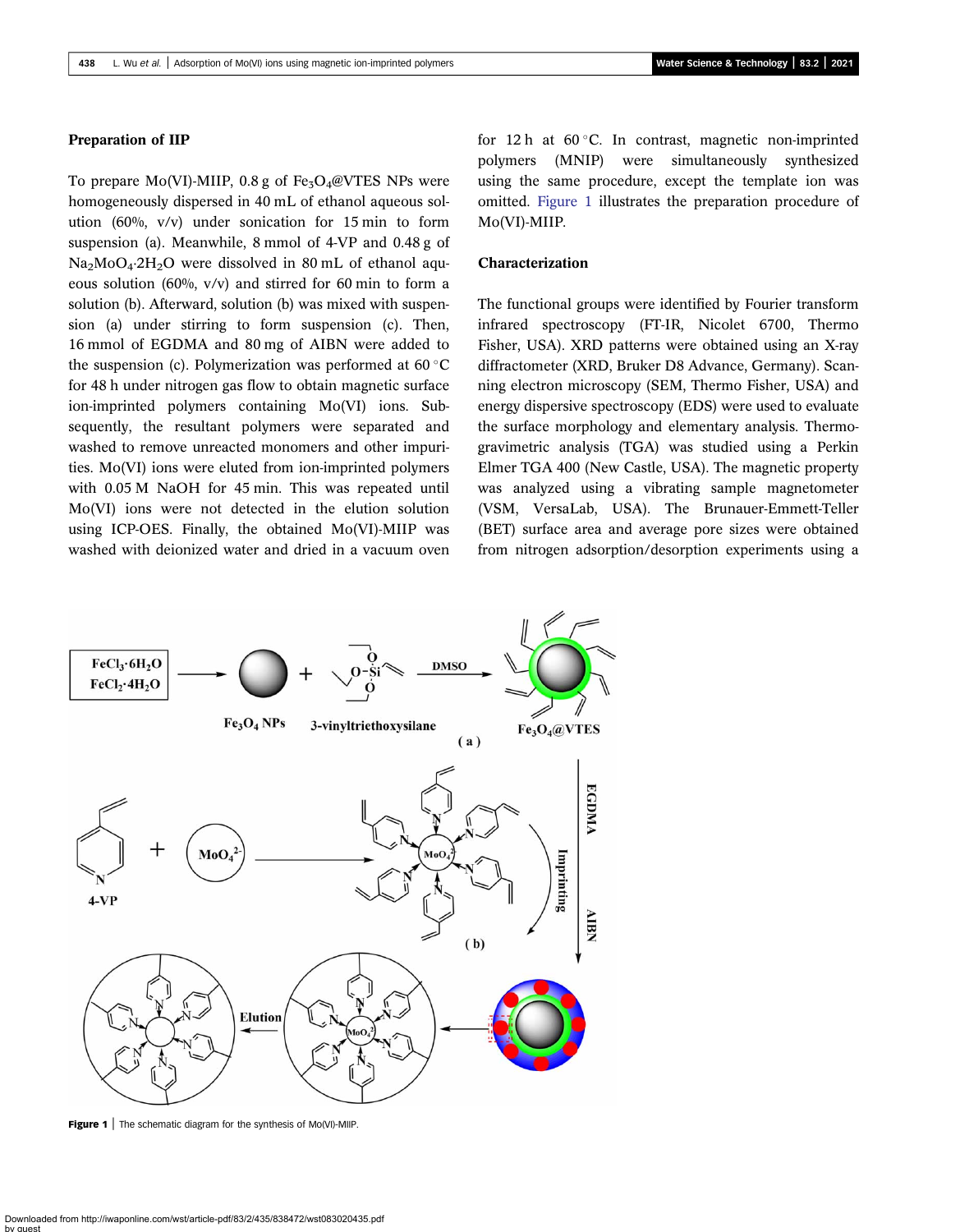V-Sorb 2800 Series Analyzer (Gold APP Instrument, Beijing, China).

### Adsorption experiments

Adsorption experiments were performed in glass serum bottles, each containing 10 mL of Mo(VI) ions solution and 10 mg of the adsorbent. Then, the bottles were shaken at 200 rpm. Afterward, the adsorbent was separated by an external magnetic field, and the residual concentration of Mo(VI) ions was determined by inductively coupled plasma-optical emission spectrometer (ICP-OES, iCAP 6300, Thermo Fisher, USA). The adsorption capacity  $q_e$  $(mg g^{-1})$  was calculated using Equation (1):

$$
q_e = \frac{(c_i - c_e)V}{m} \tag{1}
$$

where  $c_i$  (mg  $L^{-1}$ ) and  $c_e$  (mg  $L^{-1}$ ) are the initial and equilibrium concentrations of  $Mo(VI)$  ions, respectively;  $V(L)$  is the volume of the solution; and  $m$  (g) is the mass of Mo(VI)-MIIP or MNIP.

#### Adsorption selectivity

The adsorption selectivity of Mo(VI)-MIIP to Mo(VI) ions was studied in the presence of Cu(II), Cr(VI),  $\text{Zn(II)}$ , H<sub>2</sub>PO4<sub>4</sub>, and I<sup>-</sup> as competing ions in binary mixtures. The concentrations of Mo(VI) and competing ions were both 250 mg  $L^{-1}$  in the solution. After a certain period of time, the adsorbent was separated and the concentrations of Mo(VI) and competing ions were determined by ICP-OES. The distribution coefficient  $(K_d$  [L g<sup>-1</sup>]) and selectivity coefficient (K) of Mo(VI) for competing ions were calculated using Equations (2) and (3). The relative selectivity coefficient  $(K')$  was calculated using Equation (4):

$$
K_d = \frac{q_e}{c_e} \tag{2}
$$

$$
K = \frac{K_d(\text{template})}{K_d(\text{competing})}
$$
 (3)

$$
K' = \frac{K_{IIP}}{K_{NIP}}\tag{4}
$$

### RESULTS AND DISCUSSION

### Characterization

### FT-IR

The FT-IR spectra of Fe<sub>3</sub>O<sub>4</sub>, Fe<sub>3</sub>O<sub>4</sub>@VTES, and Mo(VI)-MIIP are shown in Figure 2. For  $Fe<sub>5</sub>O<sub>4</sub>$  (curve (a)), the peak of -OH stretching vibration at  $3,425$  cm<sup>-1</sup> was probably attributed to the hydroxyl groups on the surface of Fe<sub>3</sub>O<sub>4</sub> or the residual water in the sample (Li *[et al.](#page-12-0)* 2016). The stretching vibration of the Fe-O bond in  $Fe<sub>3</sub>O<sub>4</sub>$  at 568 cm<sup>-1</sup> moved to the vicinity of 534 cm<sup>-1</sup> after coating with silane coupling agent (curve (b)) and ion-imprinted layer (curve (c)), which indicated the successful synthesis of Fe<sub>3</sub>O<sub>4</sub> NPs (Qi [et al.](#page-13-0) 2017; [Zhou](#page-13-0) et al. 2020). In curve (b), the peaks located at  $764 \text{ cm}^{-1}$  and  $832 \text{ cm}^{-1}$  were ascribed to the vibration of Si-O, the peak at  $1,097$  cm<sup>-1</sup> was due to the Si-O-Si bond stretching vibration, and the peak at 1,430 cm<sup>-1</sup> was attributed to the C = C bond asymmetric vibration (Wang [et al.](#page-13-0) 2020). These peaks demonstrated that  $Fe<sub>3</sub>O<sub>4</sub>$  NPs were successfully modified by 3-vinyltriethoxysilane ([Hassanpour](#page-12-0) et al. 2018). In curve (c), the  $C = O$  absorption peak was observed at  $1,665$  cm<sup>-1</sup>, and the band near 2,952 cm<sup>-1</sup> was due to the C-H stretching vibration, which were originated from the crosslinker EGDMA (Li *[et al.](#page-12-0)* 2018). Meanwhile, the  $C = N$ asymmetric vibration peak at 1,725 cm<sup> $-1$ </sup> was due to the pyridine ring of 4-VP (Ren [et al.](#page-13-0) 2017; [Liang](#page-12-0) et al. 2017). These results verified the fabrication of Mo(VI)-MIIP.



Figure 2 | FT-IR spectra of (a) Fe<sub>3</sub>O<sub>4</sub>, (b) Fe<sub>3</sub>O<sub>4</sub>@VTES, and (c) Mo(VI)-MIIP.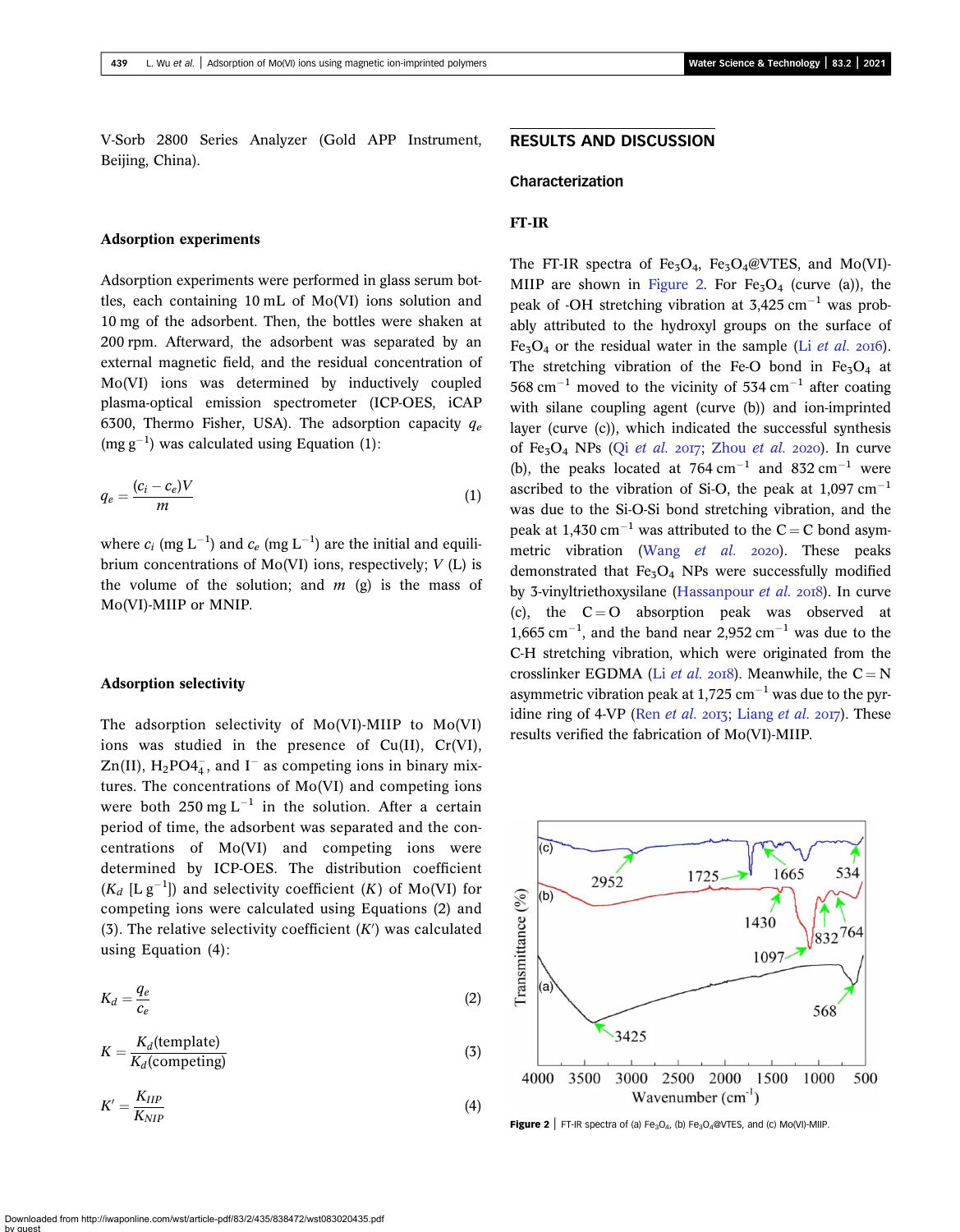#### SEM and EDS

The morphology and size of unleached and leached Mo(VI)-MIIP are shown in Figure 3. As can be seen from the SEM micrograph of unleached Mo(VI)-MIIP (Figure  $3(a)$ ), the beads of Mo(VI)-MIIP were rough and uneven because of the ion-imprinted layer coated on the surface of the magnetic nanoparticles. In addition, the SEM micrograph also showed that the particles were not isolated but connected to each other due to agglomeration [\(Elwakeel](#page-12-0) [et al.](#page-13-0) 2020; René et al. 2020). After eluting the molybdenum ion with 0.05 M NaOH (Figure  $3(b)$ ), the morphology and size of Mo(VI)-MIIP did not significantly change. EDS analysis of Mo(VI)- MIIP before and after elution was carried out, and the obtained elemental spectral analyses are given. As shown in Figure  $3(c)$ , C, N, O, Fe, Si, and Mo were the main elements present in Mo(VI)-MIIP before elution. The presence of Fe in Mo(VI)-MIIP indicated that  $Fe<sub>3</sub>O<sub>4</sub>$  NPs were doped into the polymer matrix ([Adauto](#page-11-0) *et al.* 2020). And the existence of N illustrated the existence of 4-VP as a functional monomer through polymerization reaction ([Kumar](#page-12-0) [et al.](#page-13-0) 2019; Yang et al. ). A comparison of the EDS spectra of Mo(VI)- MIIP before and after elution demonstrated that elution completely removed the template Mo(VI) ions.

### XRD

The XRD characterization results of Fe<sub>3</sub>O<sub>4</sub>, Fe<sub>3</sub>O<sub>4</sub>@VTES, and Mo(VI)-MIIP are presented in Figure 4. The  $2\theta$  peaks



**Figure 4** | XRD patterns of Fe<sub>3</sub>O<sub>4</sub>, Fe<sub>3</sub>O<sub>4</sub>@VTES, and Mo(VI)-MIIP.



Figure 3 | SEM micrographs of Mo(VI)-MIIP (a) before and (b) after elution, and EDS spectra of Mo(VI)-MIIP (c) before and (d) after elution.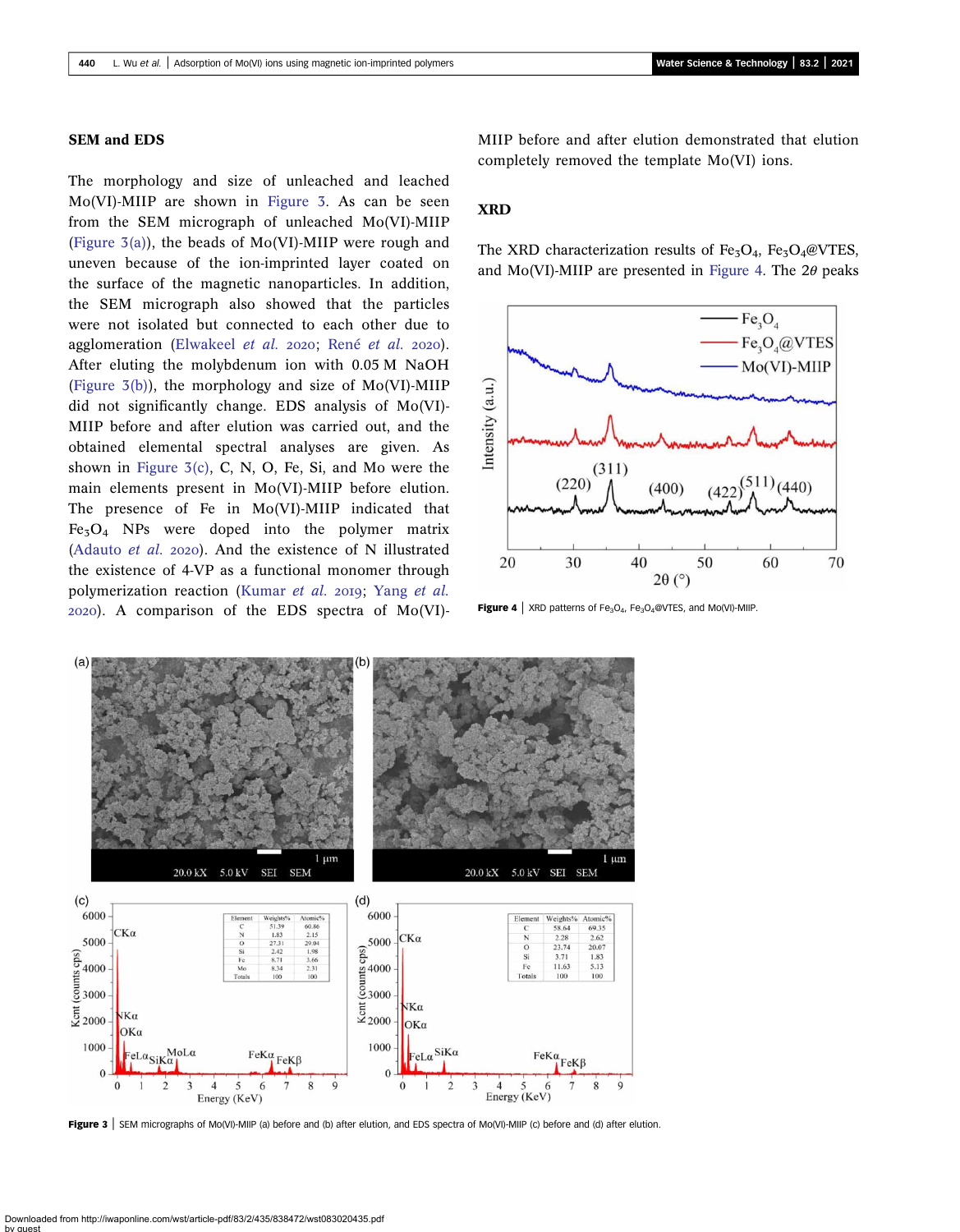of the synthesized nanoparticles appeared at  $29.2^{\circ}$ ,  $35.5^{\circ}$ , 43.2°, 53.6°, 57.0°, and 62.7°, indicating a crystalline cubic spinel structure of  $Fe<sub>3</sub>O<sub>4</sub>$  particles ([Tanjim](#page-13-0) et al. 2018). These diffraction peaks of the synthesized nanoparticles matched well with the standard pattern of  $Fe<sub>3</sub>O<sub>4</sub>$  NPs reported in the JCPDS-International Centre, which demonstrated the successful preparation of  $Fe<sub>3</sub>O<sub>4</sub>$  NPs ([Liang](#page-12-0) [et al.](#page-12-0) 2017). After modification with 3-vinyltriethoxysilane, the diffraction peaks of  $Fe<sub>3</sub>O<sub>4</sub>@VTES$  were nearly unchanged compared with that of  $Fe<sub>3</sub>O<sub>4</sub>$  NPs. In the XRD spectrum of Mo(VI)-MIIP, the attenuated characteristic diffraction peaks at  $2\theta = 29.2^{\circ}$  and  $35.5^{\circ}$  were still observed, but the intensity of the peaks at  $43.2^{\circ}$ ,  $53.6^{\circ}$ ,  $57.0^{\circ}$ , and  $62.7^\circ$  decreased. The reduced diffraction peak intensity was because the ion-imprinted polymers coated the surface of the  $Fe<sub>3</sub>O<sub>4</sub>$  NPs and attenuated the incident X-rays [\(Dahaghin](#page-12-0) et al.  $2017a$ ,  $2017b$ ); however, the diffraction peak positions did not change during adsorbent fabrication. The result indicated that the crystal structure of the  $Fe<sub>3</sub>O<sub>4</sub>$ NPs was maintained during the polymerization [\(Shafizadeh](#page-13-0) *[et al.](#page-13-0)* 2019), which implied that the  $Fe<sub>3</sub>O<sub>4</sub>$  NPs were encapsulated in Mo(VI)-MIIP.

#### VSM

The magnetic properties of  $Fe<sub>3</sub>O<sub>4</sub>@VTES$  and Mo(VI)-MIIP were evaluated. According to Figure 5, the hysteresis loops of Fe<sub>3</sub>O<sub>4</sub>@VTES and Mo(VI)-MIIP were all classic 'S'shaped curves passing through the origin, which suggested that they had little hysteresis, coercive force, and remnant



**Figure 5** | The VSM spectra of Fe<sub>3</sub>O<sub>4</sub>@VTES and Mo(VI)-MIIP, and the separation of Mo(VI)-MIIP using a magnet.  $\blacksquare$  Figure 6 | The weight loss curves of Fe<sub>3</sub>O<sub>4</sub>, Fe<sub>3</sub>O<sub>4</sub>@VTES, and Mo(VI)-MIIP.

magnetization [\(Azizi](#page-12-0) et al.  $2017$ ). The results demonstrated that  $Fe<sub>3</sub>O<sub>4</sub>@VTES$  and Mo(VI)-MIIP were superparamagnetic. The saturation magnetization of  $Fe<sub>3</sub>O<sub>4</sub>@VTES$  was measured to be 26.4 emu/g, and the saturation magnetization of Mo(VI)-MIIP decreased to 4.95 emu/g, which was due to the ion-imprinted layer polymerized on  $Fe<sub>3</sub>O<sub>4</sub>$ . @VTES. Although the saturation magnetization of Mo(VI)- MIIP decreased after surface imprinting, it could still be rapidly separated from aqueous solution in 15 seconds using an external magnetic field (inserted photograph in Figure 5).

### **TGA**

The thermogravimetric curves of  $Fe<sub>3</sub>O<sub>4</sub>$ ,  $Fe<sub>3</sub>O<sub>4</sub>$ @VTES, and Mo(VI)-MIIP are given in Figure 6. The 0.8% decrease in the  $Fe<sub>3</sub>O<sub>4</sub>$  curve was ascribed to the evaporation of residual water. The TGA curve of  $Fe<sub>3</sub>O<sub>4</sub>@VTES$  was not very different from that of  $Fe<sub>3</sub>O<sub>4</sub>$ , but its slope was steeper than that of  $Fe<sub>3</sub>O<sub>4</sub>$  because of the decomposition of the silane coupling agent coated on the  $Fe<sub>3</sub>O<sub>4</sub>@VTES$  surface. The residual mass fraction was 91.3%. The weight loss of Mo(VI)-MIIP was divided into three main stages. The first stage occurred from room temperature to 150 $\degree$ C due to the evaporation of the moisture and residual reagents in Mo(VI)-MIIP particles. The second stage occurred from 150  $\degree$ C to 500  $\degree$ C. The adsorbent mass was relatively stable below 300 $\degree$ C, and the weight loss was only 10.8%; however, the weight of Mo(VI)-MIIP sharply decreased from  $300\degree C$  to  $500\degree C$ , because of the decomposition and volatilization of organic compounds on the Mo(VI)-MIIP surface. The final stage occurred from 500 °C to 600 °C, during which the weight of the adsorbent

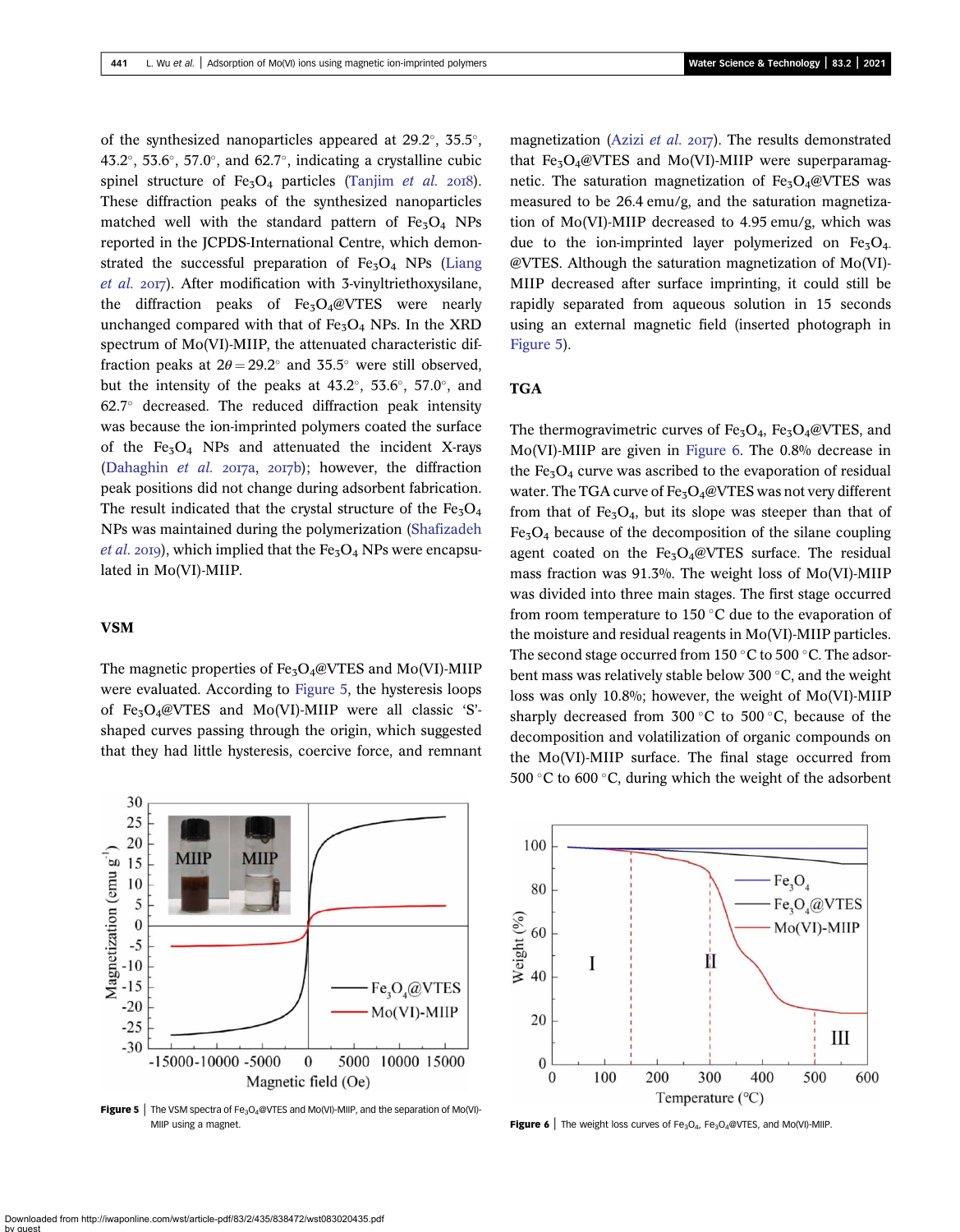hardly changed, indicating that the imprinted polymers on the Mo(VI)-MIIP surface had completely decomposed.

#### Surface area analysis

In the  $N_2$  adsorption-desorption isotherms of Fe<sub>3</sub>O<sub>4</sub>@VTES and Mo(VI)-MIIP in Figure 7, both adsorption isotherms were typical type IV isotherms ([Akbarnejad](#page-12-0) et al. 2019; [Hassan](#page-12-0) et al. 2020). The pore size and total pore volume of  $Fe<sub>3</sub>O<sub>4</sub>@VTES$  and Mo(VI)-MIIP were determined by the Barrett-Joyner-Halenda method (Table 1). Fe<sub>3</sub>O<sub>4</sub>@VTES and Mo(VI)-MIIP had pore sizes of 10.86 nm and 10.23 nm, whereas their total pore volumes were 0.3171  $\text{cm}^3 \text{ g}^{-1}$  and 0.1156  $\text{cm}^3 \text{ g}^{-1}$ , respectively. In addition, the specific surface areas of  $Fe<sub>3</sub>O<sub>4</sub>@VTES$  and Mo(VI)-MIIP were 88.15  $\mathrm{m^2\,g^{-1}}$  and 43.96  $\mathrm{m^2\,g^{-1}}$ , respectively. The data showed that the synthesized adsorbent was a mesoporous material suitable for binding ions.

#### Study of adsorption process

#### Effect of pH

Solution pH may influence adsorption by changing the valence state of Mo ions and the extent of protonation of N atoms in the functional groups of Mo(VI)-MIIP [\(Zhang](#page-13-0) *[et al.](#page-13-0)* 2014). The adsorption of Mo(VI) ions on Mo(VI)-MIIP and MNIP under different pH (2–8) were investigated because oxyanion  $\text{MoO}_4^{2-}$  is the main ion species of Mo(VI) at the pH range from 3 to 7 in aqueous solution (Ren [et al.](#page-13-0) ). As illustrated in Figure 8, Mo(VI)-MIIP and MNIP showed the same adsorption capacity variation with the change of solution pH. The maximum Mo(VI) adsorption capacity was reached at pH 3, which showed that the extent of protonation of the N atoms was relatively high, resulting





**Figure 8** | Effect of pH on Mo(VI) adsorption onto adsorbents (10 mL of Mo(VI) solution (250 mg  $L^{-1}$ ); 10 mg of adsorbent; 120 min of contact time; 25  $\pm$  2 °C).

in strong electrostatic interactions between functional groups and oxyanion  $\text{MoO}_4^{2-}$ . The decreased Mo(VI) adsorption capacity at pH values below 3 was possibly due to the intense competition between positively-charged  $H^+$  ions and Mo(VI) ions [\(Fallah](#page-12-0) et al. 2018); when the solution pH was between 3 and 4, the adsorption capacity decreased slightly because fewer N atoms were protonated. As the pH increased, the Mo(VI) adsorption capacity was severely reduced because of electrostatic repulsion between the negatively-charged functional groups of adsorbents and oxyanion



**Figure 7** |  $N_2$  adsorption-desorption isotherms of (a) Fe<sub>3</sub>O<sub>4</sub>@VTES and (b) Mo(VI)-MIIP.

**Table 1** | Physical properties of  $Fe_3O_4@VTES$  and Mo(VI)-MIIP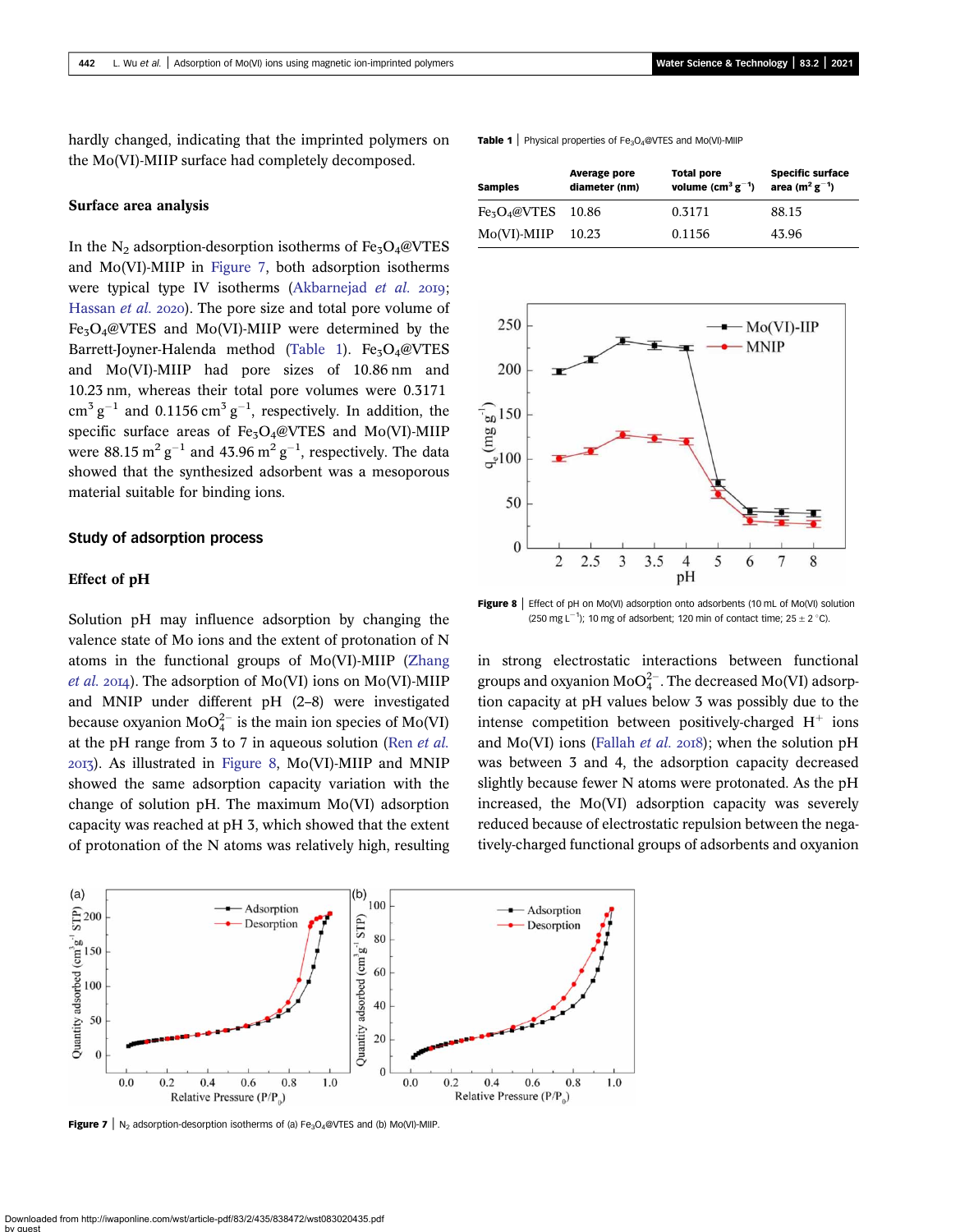$\text{MoO}_4^{2-}$  [\(Wang](#page-13-0) *et al.* 2010). Therefore, pH = 3 was the optimal pH in subsequent adsorption experiments.

#### Adsorption kinetics

The Mo(VI) adsorption capacity of Mo(VI)-MIIP and MNIP over time were investigated. As depicted in Figure 9(a), the amount of Mo(VI) adsorbed onto Mo(VI)-MIIP and MNIP increased rapidly in the first 3 min, and then the adsorbed amount increased slowly until adsorption saturation was reached at 30 min. During the initial stage of adsorption, the relatively fast adsorption rate was attributed to abundant binding sites and the small diffusion resistance of the thin ion-imprinted polymer layer. Upon increasing the adsorption time, the binding sites on the adsorbent surface were gradually consumed, which decreased the adsorption rate until adsorption equilibrium was reached. The amount of Mo(VI) adsorbed by Mo(VI)-MIIP was much higher than MNIP, indicating that Mo(VI)-MIIP possessed a stronger binding affinity for Mo(VI) than MNIP.

Pseudo-first-order kinetics (Equation (5)) and pseudosecond-order kinetics models (Equation (6)) were used to fit the adsorption data.

$$
q_t = q_e (1 - e^{-k_1 t})
$$
\n(5)

$$
q_t = \frac{k_2 q_e^2}{1 + k_2 q_e t} t \tag{6}
$$

where  $k_1$  (min<sup>-1</sup>) and  $k_2$  (g mg<sup>-1</sup> min<sup>-1</sup>) are the pseudofirst-order and pseudo-second-order kinetic rate constants, respectively;  $q_t$  (mg g<sup>-1</sup>) and  $q_e$  (mg g<sup>-1</sup>) are the adsorption amount of  $Mo(VI)$  at time  $t$  and equilibrium, respectively.

The kinetics models for the adsorption of Mo(VI) onto Mo(VI)-MIIP and MNIP are shown in Figure 9(b), and the relevant kinetics fitting parameters are listed in Table 2. The  $R^2$  of the pseudo-second-order kinetics model was closer to 1 than that of the pseudo-first-order kinetics model, and the theoretical adsorption capacity calculated by the pseudo-second-order kinetics model was also closer to the experimental value. The results demonstrated that the pseudo-second-order kinetics model better described Mo(VI) adsorption, indicating that adsorption proceeded via chemical adsorption.

#### Adsorption isotherms

Equilibrium adsorption isotherm experiments were carried out at initial concentrations from 50 to 700 mg  $L^{-1}$ . As illustrated from [Figure 10\(a\),](#page-9-0) the Mo(VI) adsorption capacity of Mo(VI)-MIIP and MNIP significantly increased upon increasing the initial concentration, and then the adsorption capacity slowly increased before stabilizing. when the initial concentration increased to 400 mg  $L^{-1}$ , the adsorption capacity of Mo(VI)-MIIP and MNIP reached adsorption saturation at 296.40 mg  $g^{-1}$  and 147.10 mg  $g^{-1}$ , respectively.



**Figure 9** | (a) Kinetics data and (b) fitting of Mo(VI) adsorption by Mo(VI)-MIIP and MNIP (10 mL of Mo(VI) solution (250 mg L<sup>-1</sup>); 10 mg of adsorbent; pH = 3; 25 ± 2 °C).

#### Table 2 | Fitting parameters of kinetic models for Mo(VI) adsorption

|                   | $q_{e.~exp}$ (mg g <sup>-1</sup> ) | <b>Pseudo-first-order</b>  |                             |       | <b>Pseudo-second-order</b>                    |                             |         |       |
|-------------------|------------------------------------|----------------------------|-----------------------------|-------|-----------------------------------------------|-----------------------------|---------|-------|
| <b>Adsorbents</b> |                                    | $k_1$ (min <sup>-1</sup> ) | $q_e$ (mg g <sup>-1</sup> ) | $R^2$ | $k_2$ (g mg <sup>-1</sup> min <sup>-1</sup> ) | $q_e$ (mg g <sup>-1</sup> ) | $h_{0}$ | $R^2$ |
| $Mo(VI)$ -MIIP    | 224.81                             | 0.0527                     | 249.42                      | 0.912 | 0.0060                                        | 236.55                      | 4.42    | 0.992 |
| <b>MNIP</b>       | 133.05                             | 0.0286                     | 155.76                      | 0.958 | 0.0063                                        | 143.49                      | 4.32    | 0.989 |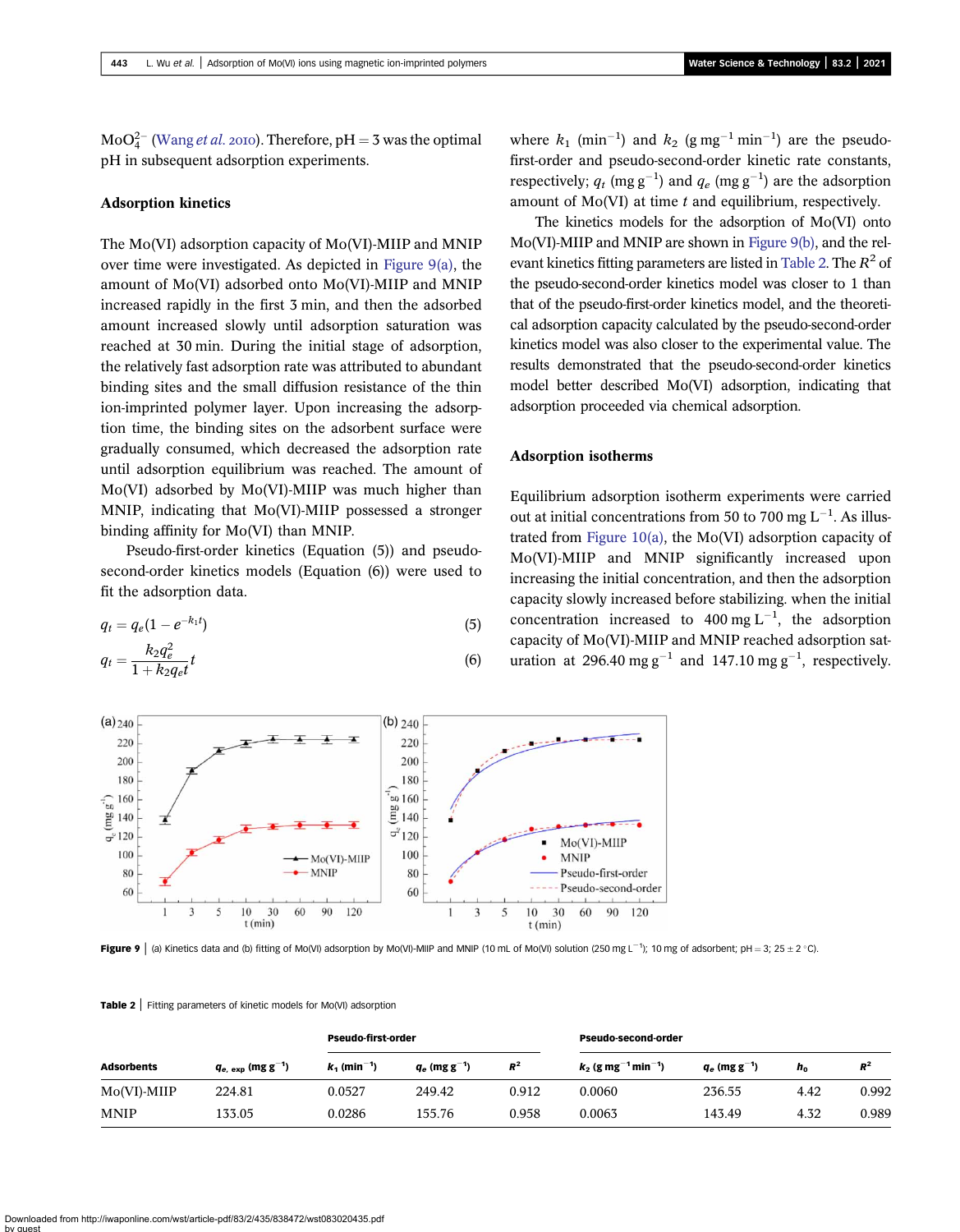<span id="page-9-0"></span>

Figure 10  $\mid$  (a) Adsorption isotherms, (b) Langmuir, and (c) Freundlich fittings of Mo(VI) adsorption onto Mo(VI)-MIIP and MNIP (10 mL of Mo(VI) solution; 10 mg of adsorbent; pH = 3; 30 min of contact time;  $25 \pm 2$  °C).

The adsorption capacity of Mo(VI)-MIIP was 2.01 times higher than MNIP, because of the abundant specific imprinting sites on the Mo(VI)-MIIP surface.

To analyze the relationship between the remaining ions in solution and the amount of ions adsorbed onto Mo(VI)- MIIP and MNIP, Langmuir isotherm (Equation (7)) and Freundlich isotherm (Equation (8)) models were used to fit the experimental data. Usually, the Langmuir isotherm model explains monolayer adsorption on a homogeneous surface and is controlled by chemisorption, while the Freundlich isotherm model describes multilayer adsorption on heterogeneous surface with different types of adsorption sites and is controlled by physisorption ([Al Abri](#page-12-0) *et al.* 2019).

$$
\frac{c_e}{q_e} = \frac{c_e}{q_m} + \frac{1}{K_L q_m} \tag{7}
$$

$$
\ln q_e = \ln K_F + \frac{1}{n} \ln c_e \tag{8}
$$

where  $c_e$  (mg L<sup>-1</sup>) is the Mo(VI) ion concentration in solution at adsorption equilibrium;  $q_e$  (mg g<sup>-1</sup>) is the adsorption capacity of Mo(VI) by adsorbents at adsorption equilibrium;  $q_m$  (mg g<sup>-1</sup>) is the theoretical maximum adsorption capacity;  $K_L$  (L mg<sup>-1</sup>) is the Langmuir isotherm model constant;  $K_F$  $(mg g^{-1})$  is the Freundlich isotherm model constant; *n* represents the Freundlich isotherm model binding constant.

The linear fitting Langmuir isotherm model and Freundlich isotherm model of Mo(VI) adsorbed by Mo(VI)-MIIP and MNIP are described in Figure 10(b) and 10(c), respectively. The relevant isotherm model parameters calculated using Equations (7) and (8) are listed in [Table 3](#page-10-0). According to [Table 3,](#page-10-0) the correlation coefficients of the Langmuir isotherm model fitted to Mo(VI)-MIIP and MNIP were 0.999 and 0.997, respectively, while the correlation coefficients of the Freundlich isotherm model were 0.932 and 0.958, respectively. The correlation coefficients indicated that Mo(VI) adsorption was better described by the Langmuir isotherm model, demonstrating that the adsorption of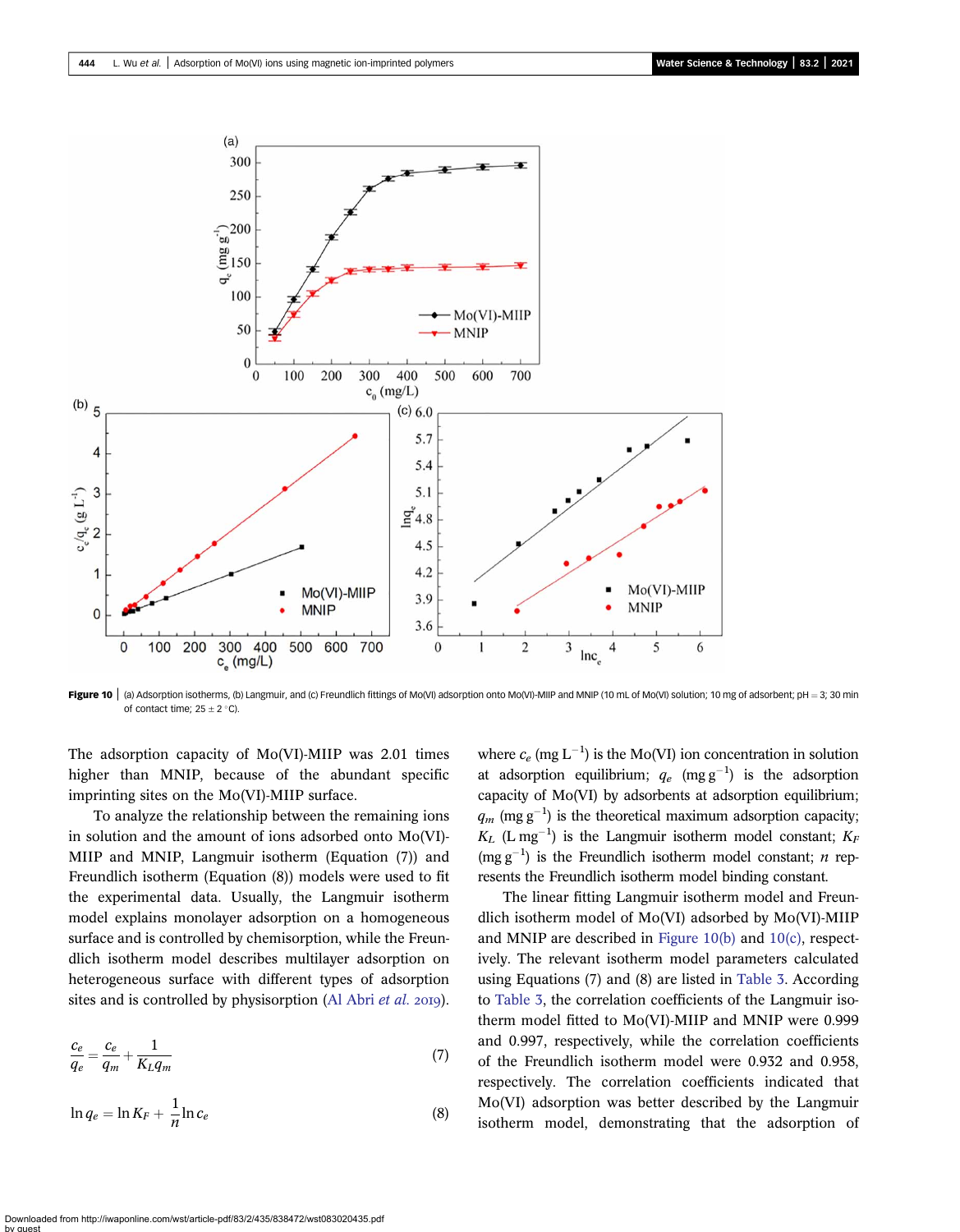|                   | Langmuir                    |                             |       | <b>Freundlich</b> |                             |       |  |
|-------------------|-----------------------------|-----------------------------|-------|-------------------|-----------------------------|-------|--|
| <b>Adsorbents</b> | $q_m$ (mg g <sup>-1</sup> ) | $K_L$ (L mg <sup>-1</sup> ) | $R^2$ | n                 | $K_F$ (mg g <sup>-1</sup> ) | $R^2$ |  |
| $Mo(VI)$ -MIIP    | 304.87                      | 0.084                       | 0.999 | 2.63              | 43.31                       | 0.923 |  |
| <b>MNIP</b>       | 149.70                      | 0.091                       | 0.997 | 3.23              | 22.68                       | 0.958 |  |

<span id="page-10-0"></span>Table 3 | Langmuir and Freundlich isotherm model parameters for Mo(VI) adsorption onto Mo(VI)-MIIP and MNIP

Mo(VI) ions onto Mo(VI)-MIIP and MNIP occurred via monolayer chemisorption, and the result corresponded with the pseudo-second-order kinetics model. The theoretical maximum absorption capacities of Mo(VI)-MIIP and MNIP obtained from the Langmuir isotherm model curve were 304.87  $\text{mg}\,\text{g}^{-1}$  and 149.70  $\text{mg}\,\text{g}^{-1}$ , respectively, which were very similar to the experimental values (296.40 mg  $g^{-1}$  and 147.10 mg  $g^{-1}$ , respectively). The comparison of Mo(VI)-MIIP with other adsorbents reported in the literatures is listed in Table 4. It can be concluded that

the prepared Mo(VI)-MIIP showed a considerably higher adsorption capacity and short equilibrium time.

#### Adsorption selectivity

The adsorption selectivity of Mo(VI)-MIIP was studied in the presence of competing ions in binary mixtures. Cr(VI),  $Cu(II)$ ,  $H_2PO4<sub>4</sub><sup>-</sup>$ ,  $Zn(II)$ , and I<sup>-</sup> were chosen as latent competing ions because of their similar properties to Mo(VI) or their common occurrence in wastewater. Table 5 displays

Table 4 | Comparison of adsorption performances of different adsorbents for Mo(VI)

| <b>Adsorbents</b>  | Capacity ( $mg g^{-1}$ ) | Equilibrium time (min) | <b>References</b>              |
|--------------------|--------------------------|------------------------|--------------------------------|
| $SiO2-IIP$         | 208.60                   | 75                     | Ren <i>et al.</i> (2013)       |
| <b>IIP-DMAEMA</b>  | 45.20                    | 90                     | Gao <i>et al.</i> $(20I4)$     |
| <b>IIP-CTS/TEA</b> | 351.40                   | 500                    | Zhang <i>et al.</i> $(20I4)$   |
| <b>IIP-SCN</b>     | 3.77                     | 20                     | Ardestani <i>et al.</i> (2016) |
| <b>IIP-MAA</b>     | 31.10                    | 30                     | Hassanpour & Taghizadeh (2016) |
| PVI/CM-IIP         | 64.80                    | 540                    | Zeng <i>et al.</i> $(20I7)$    |
| $IIP-4-PA$         | 126.10                   | 10                     | Fallah <i>et al.</i> (2018)    |
| $Fe3O4$ -MIIP      | 296.40                   | 30                     | This work                      |

Table 5 | Distribution coefficient, selectivity coefficient and relative selectivity coefficient for Mo(VI)-MIIP and MNIP

| lons         | Mo(VI)-MIIP               |       |       | <b>MNIP</b>               |       |      |       |
|--------------|---------------------------|-------|-------|---------------------------|-------|------|-------|
|              | $q \, (\text{mg g}^{-1})$ | $K_d$ | Κ     | $q \, (\text{mg g}^{-1})$ | $K_d$ | К    | K'    |
| Mo(VI)       | 202.92                    | 4.31  | 15.35 | 66.72                     | 0.37  | 1.12 | 13.71 |
| Cr(VI)       | 53.60                     | 0.28  |       | 62.73                     | 0.33  |      |       |
| Mo(VI)       | 219.59                    | 7.22  | 48.13 | 74.42                     | 0.43  | 1.59 | 30.27 |
| Cu(II)       | 31.40                     | 0.15  |       | 53.61                     | 0.27  |      |       |
| Mo(VI)       | 210.57                    | 5.34  | 23.21 | 72.88                     | 0.42  | 1.16 | 20.01 |
| $H_2PO4_4^-$ | 46.52                     | 0.23  |       | 66.32                     | 0.36  |      |       |
| Mo(VI)       | 218.03                    | 5.95  | 37.18 | 72.13                     | 0.41  | 1.58 | 23.53 |
| Zn(II)       | 35.81                     | 0.16  |       | 51.80                     | 0.26  |      |       |
| Mo(VI)       | 206.37                    | 4.73  | 18.92 | 68.32                     | 0.38  | 1.19 | 15.89 |
| $I^-$        | 49.07                     | 0.25  |       | 60.54                     | 0.32  |      |       |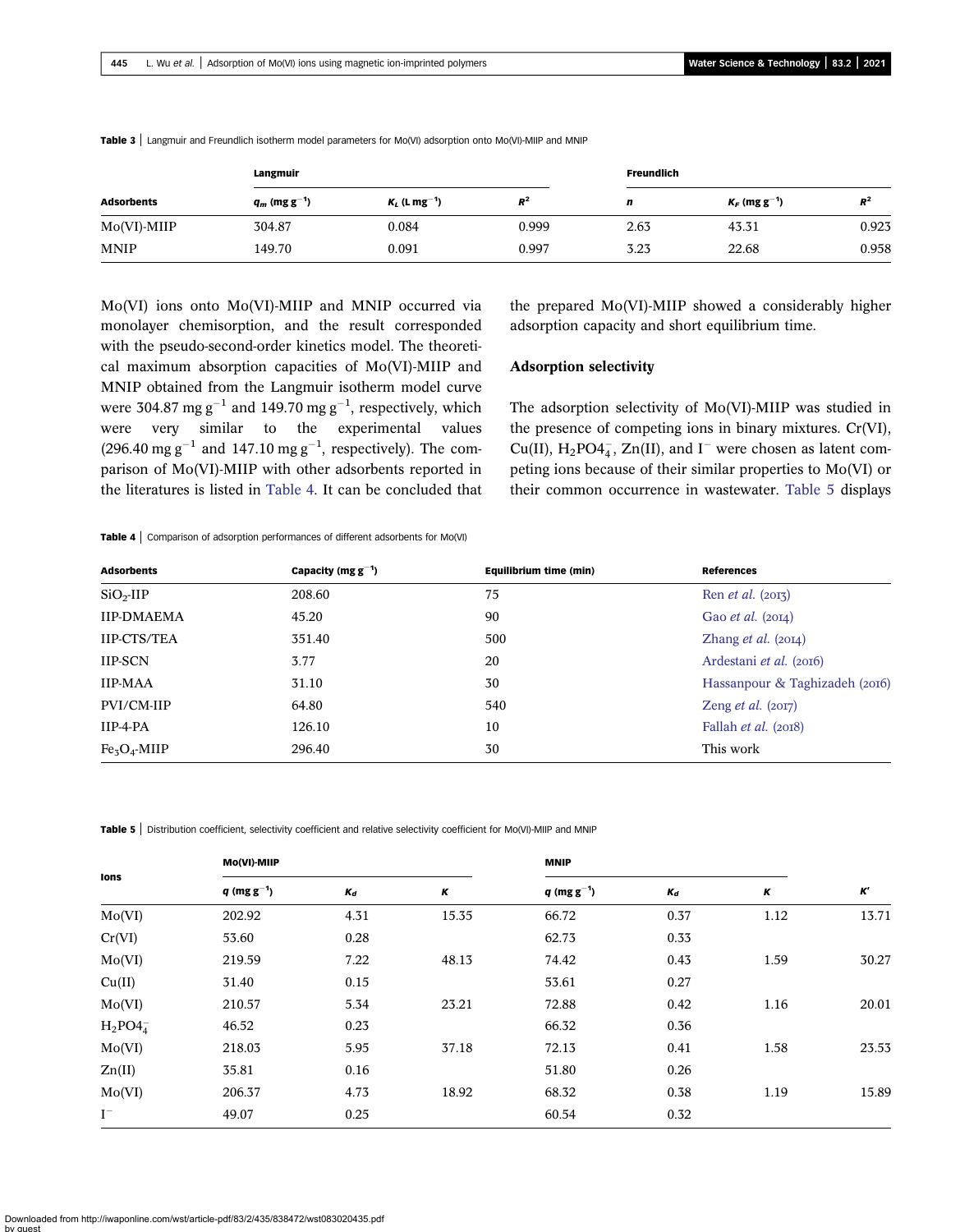<span id="page-11-0"></span>

Figure 11 | Reusability of Mo(VI)-MIIP for Mo(VI) removal (10 mL of Mo(VI) solution (250 mg L<sup>-1</sup>); 10 mg of adsorbent; pH = 3; 30 min of contact time; 25  $\pm$  2 °C).

 $K_d$ , K, and K' toward competing ions by Mo(VI)-MIIP and MNIP. The adsorption amount of Mo(VI)-MIIP to Mo(VI) was more than four times higher than competing ions, because there were many special imprinting cavities on Mo(VI)-MIIP that matched the size and geometry of Mo(VI). However, under the same competitive adsorption conditions, the adsorption amount of MNIP to Mo(VI) was similar to competing ions [\(Mercante](#page-13-0) *et al.* 2020). These results also showed that anions had a more significant influence on Mo(VI) adsorption by Mo(VI)-MIIP because the competitive anions also combined with positivelycharged functional groups on the adsorbents [\(Kong](#page-12-0) et al.  $20I4$ ). Despite this, the K' values [\(Table 5\)](#page-10-0) showed that Mo(VI)-MIIP had a strong adsorption selectivity to Mo(VI) compared with MNIP.

### **Reusability**

The reusability of synthesized adsorbents are important for their industrial applications. Six adsorption-desorption cycles were performed to study the reusability of magnetic Mo(VI)-MIIP, and 0.05 M NaOH solution was used as the eluent. As given in Figure 11, the adsorption capacity of Mo(VI)-MIIP decreased from 228.40 mg  $g^{-1}$ to 206.70 mg  $g^{-1}$  after six adsorption-desorption cycles, retaining 90.5% of its initial adsorption. The slight decrease in adsorption capacity of Mo(VI)-MIIP was mainly because of partial damage to the imprinting recognition sites on the surface of the adsorbent after repeated elution [\(Nchoe](#page-13-0) et al. 2020). Nevertheless, the difference in adsorption capacity was not significant after six cycles, revealing that Mo(VI)-MIIP possessed a favorable stability and regeneration ability.

# **CONCLUSIONS**

A novel Mo(VI)-MIIP capable of surface ion-imprinting, magnetic separation, and intelligent adsorption was synthesized and used to selectively and rapidly separate Mo(VI) from aqueous solution. The morphological characteristics and compositions of the fabricated Mo(VI)-MIIP were analyzed by various techniques. The obtained magnetic Mo(VI)-MIIP exhibited a prominent adsorption performance for Mo(VI)  $(296.20 \text{ mg g}^{-1})$  and a short adsorption equilibrium time (30 min) at pH 3. It also showed an outstanding selectivity for Mo(VI) in the existence of both interfering anions and cations, because of the abundant and unique imprinting cavities on the surface of Mo(VI)-MIIP. The Langmuir isotherm model and pseudo-second-order kinetics model fittings of the experiment data demonstrated that Mo(VI) adsorption occurred via monolayer chemisorption. The adsorption performance of Mo(VI)-MIIP did not significantly decrease, even after six adsorption-desorption cycles, demonstrating that this adsorbent possesses broad application prospects.

# ACKNOWLEDGEMENT

This work was financially supported by the National Natural Science Foundation of China (Grant Number 22078157).

### CONFLICT OF INTEREST

The authors have no conflict of interests.

### DATA AVAILABILITY STATEMENT

All relevant data are included in the paper or its Supplementary Information.

### **REFERENCES**

Adauto, A., Khan, S., Augusto Da Silva, M., Gomes Neto, J. A., Picasso, G. & Sotomayor, M. D. P. T. 2020 [Synthesis,](http://dx.doi.org/10.1016/j.envres.2020.109669) [characterization and application of a novel ion hybrid](http://dx.doi.org/10.1016/j.envres.2020.109669) [imprinted polymer to adsorb Cd\(II\) in different samples](http://dx.doi.org/10.1016/j.envres.2020.109669). Environmental Research 187, 109669.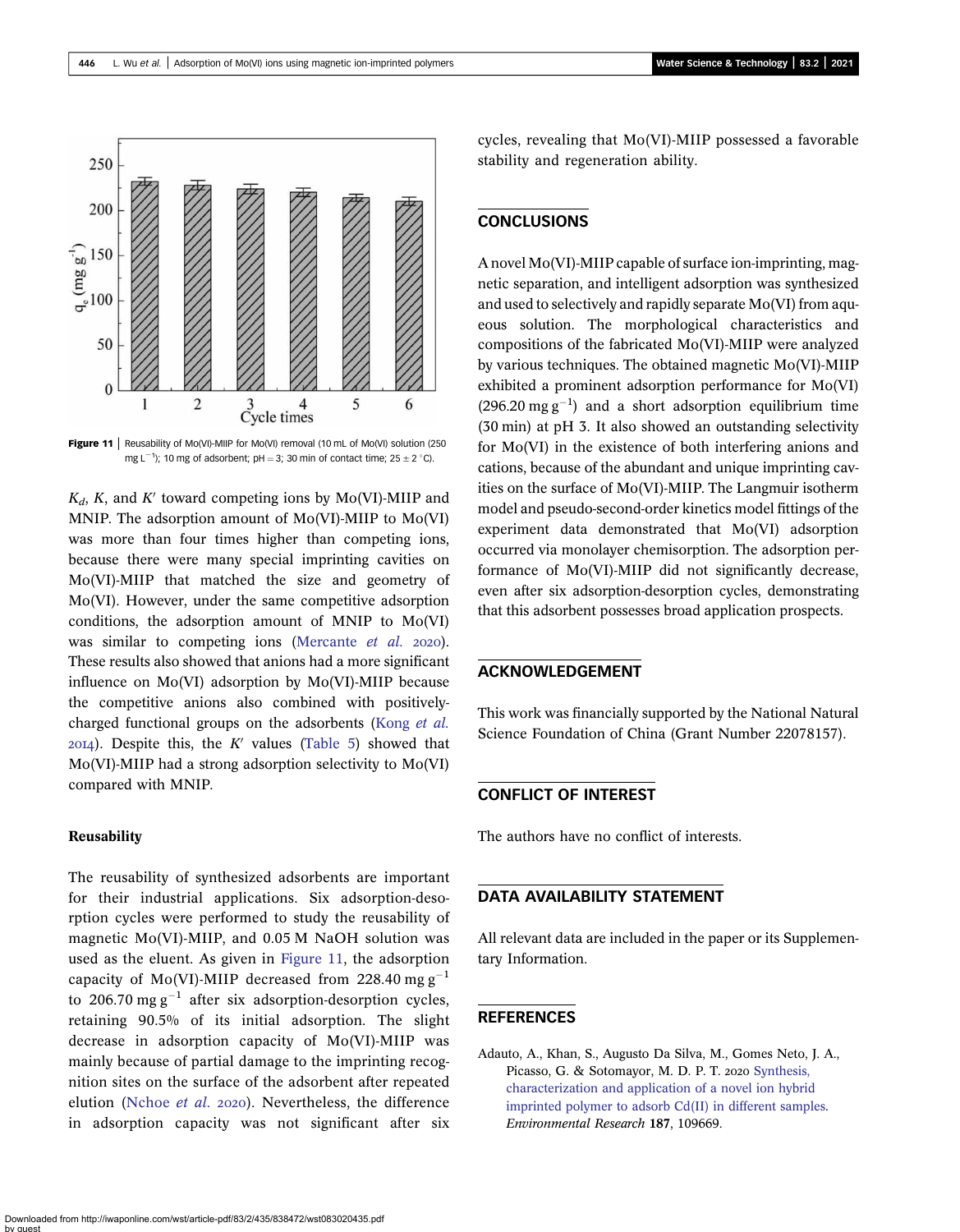<span id="page-12-0"></span>Akbarnejad, S., Amooey, A. A. & Ghasemi, S. 2019 [High effective](http://dx.doi.org/10.1016/j.microc.2019.103966) [adsorption of acid fuchsin dye using magnetic biodegradable](http://dx.doi.org/10.1016/j.microc.2019.103966) [polymer-based nanocomposite from aqueous solutions.](http://dx.doi.org/10.1016/j.microc.2019.103966) Microchemical Journal 149, 103966.

Akhond, M., Pashangeh, K., Karbalaei-Heidari, H. R. & Absalan, G. 2016 [Efficient immobilization of porcine pancreatic](http://dx.doi.org/10.1007/s12010-016-2145-1)  $\alpha$ [amylase on amino-functionalized magnetite nanoparticles:](http://dx.doi.org/10.1007/s12010-016-2145-1) [characterization and stability evaluation of the immobilized](http://dx.doi.org/10.1007/s12010-016-2145-1) [enzyme.](http://dx.doi.org/10.1007/s12010-016-2145-1) Applied Biochemistry and Biotechnology 180 (5), 954–968.

Al Abri, A. M., Mohamad, S., Abdul Halim, S. N. & Abu Bakar, N. K. 2019 [Development of magnetic porous coordination](http://dx.doi.org/10.1007/s11356-019-04467-w) [polymer adsorbent for the removal and preconcentration of](http://dx.doi.org/10.1007/s11356-019-04467-w) [Pb\(II\) from environmental water samples.](http://dx.doi.org/10.1007/s11356-019-04467-w) Environmental Science and Pollution Research 26 (11), 11410–11426.

Ardau, C., Frau, F., Dore, E. & Lattanzi, P. 2012 [Molybdate](http://dx.doi.org/10.1016/j.clay.2012.05.005) [sorption by Zn-Al sulphate layered double hydroxides.](http://dx.doi.org/10.1016/j.clay.2012.05.005) Applied Clay Science 65–66, 128–133.

Ardestani, F., Hosseini, M. H., Taghizadeh, M., Pourjavid, M. R. & Rezaee, M. 2016 [Synthesis and characterization of nanopore](http://dx.doi.org/10.5935/0103-5053.20160026) [Mo\(VI\)-imprinted polymer and its application as solid phase](http://dx.doi.org/10.5935/0103-5053.20160026) [for extraction, separation and preconcentration of](http://dx.doi.org/10.5935/0103-5053.20160026) [molybdenum ions from water samples.](http://dx.doi.org/10.5935/0103-5053.20160026) Journal of the Brazilian Chemical Society 27 (7), 1279–1289.

Atia, A. A. 2008 [Adsorption of chromate and molybdate by](http://dx.doi.org/10.1016/j.clay.2007.09.011) [cetylpyridinium bentonite.](http://dx.doi.org/10.1016/j.clay.2007.09.011) Applied Clay Science 41 (1), 73–84.

Azizi, N., Abbasi, F. & Abdoli-Senejani, M. 2017 [Thiamine](http://dx.doi.org/10.1016/j.matchemphys.2017.04.041) [immobilized on silane-functionalized magnetic nanoparticles](http://dx.doi.org/10.1016/j.matchemphys.2017.04.041) [for catalytic synthesis of 2,3-dihydroquinazolin-4\(1H\)-ones in](http://dx.doi.org/10.1016/j.matchemphys.2017.04.041) [water](http://dx.doi.org/10.1016/j.matchemphys.2017.04.041). Materials Chemistry and Physics 196, 118–125.

Bukowska, A., Bukowski, W., Hus, K., Depciuch, J. & Parlinska-Wojtan, M. 2017 [Synthesis and characterization of new](http://dx.doi.org/10.3144/expresspolymlett.2017.2) functionalized polymer-Fe<sub>3</sub>O<sub>4</sub> [nanocomposite particles](http://dx.doi.org/10.3144/expresspolymlett.2017.2). Express Polymer Letters 11 (1), 2–13.

Dahaghin, Z., Mousavi, H. Z. & Boutorabi, L. 2017a [Application of](http://dx.doi.org/10.1016/j.molliq.2017.08.018) [magnetic ion-imprinted polymer as a new environmentally](http://dx.doi.org/10.1016/j.molliq.2017.08.018)[friendly nonocomposite for a selective adsorption of the trace](http://dx.doi.org/10.1016/j.molliq.2017.08.018) [level of Cu\(II\) from aqueous solution and different samples](http://dx.doi.org/10.1016/j.molliq.2017.08.018). Journal of Molecular Liquids 243, 380–386.

Dahaghin, Z., Mousavi, H. Z. & Sajjadi, S. M. 2017b [A novel](http://dx.doi.org/10.1016/j.foodchem.2017.05.118) [magnetic ion imprinted polymer as a selective magnetic solid](http://dx.doi.org/10.1016/j.foodchem.2017.05.118) [phase for separation of trace lead\(II\) ions from agricultural](http://dx.doi.org/10.1016/j.foodchem.2017.05.118) [products, and optimization using a Box](http://dx.doi.org/10.1016/j.foodchem.2017.05.118)–Behnken design. Food Chemistry 237, 275–281.

Du, J., Li, J., Yang, L. & Lu, J. 2003 [Sensitive and selective](http://dx.doi.org/10.1016/S0003-2670(03)00083-7) [determination of molybdenum by flow injection](http://dx.doi.org/10.1016/S0003-2670(03)00083-7) [chemiluminescence method combined with controlled](http://dx.doi.org/10.1016/S0003-2670(03)00083-7) [potential electrolysis technique](http://dx.doi.org/10.1016/S0003-2670(03)00083-7). Analytica Chimica Acta 481 (2), 239–244.

Elwakeel, K. Z., Shahat, A., Khan, Z. A., Alshitari, W. & Guibal, E. 2020 [Magnetic metal oxide-organic framework material for](http://dx.doi.org/10.1016/j.cej.2019.123635) [ultrasonic-assisted sorption of titan yellow and rose bengal](http://dx.doi.org/10.1016/j.cej.2019.123635) [from aqueous solutions.](http://dx.doi.org/10.1016/j.cej.2019.123635) Chemical Engineering Journal 392, 123635.

Fallah, N., Taghizadeh, M. & Hassanpour, S. 2018 [Selective](http://dx.doi.org/10.1016/j.polymer.2018.04.043) [adsorption of Mo\(VI\) ions from aqueous solution using a](http://dx.doi.org/10.1016/j.polymer.2018.04.043) [surface-grafted Mo\(VI\) ion imprinted polymer](http://dx.doi.org/10.1016/j.polymer.2018.04.043). Polymer 144, 80–91.

Fayazi, M., Taher, M. A., Afzali, D., Mostafavi, A. & Ghanei-Motlagh, M. 2016 [Synthesis and application of novel ion](http://dx.doi.org/10.1016/j.msec.2015.11.060)[imprinted polymer coated magnetic multi-walled carbon](http://dx.doi.org/10.1016/j.msec.2015.11.060) [nanotubes for selective solid phase extraction of lead\(II\) ions](http://dx.doi.org/10.1016/j.msec.2015.11.060). Materials Science and Engineering: C 60, 365–373.

Gao, B., Li, X., Chen, T. & Fang, L. 2014 [Preparation of molybdate](http://dx.doi.org/10.1021/ie404321v) [anion surface-imprinted material for selective removal of](http://dx.doi.org/10.1021/ie404321v) [molybdate anion from water medium](http://dx.doi.org/10.1021/ie404321v). Industrial & Engineering Chemistry Research 53 (11), 4469–4479.

Hassan, S. S. M., Kamel, H., A, A., Hassan, A., Amr, A. E. E., Abd El-Naby, H., Al-Omar, M. A. & Sayed, A. Y. A.  $CuFe<sub>2</sub>O<sub>4</sub>/polyaniline (PANI) nanocomposite for the hazard$ [mercuric ion removal: synthesis, characterization, and](http://dx.doi.org/10.3390/molecules25122721) [adsorption properties study.](http://dx.doi.org/10.3390/molecules25122721) Molecules 25 (12), 2721.

Hassanpour, S. & Taghizadeh, M. 2016 [Rapid and selective](http://dx.doi.org/10.1039/C6RA20422H) [separation of molybdenum ions using a novel magnetic](http://dx.doi.org/10.1039/C6RA20422H) [Mo\(VI\) ion imprinted polymer: a study of the adsorption](http://dx.doi.org/10.1039/C6RA20422H) [properties](http://dx.doi.org/10.1039/C6RA20422H). RSC Advances 6 (102), 100248–100261.

Hassanpour, S., Taghizadeh, M. & Yamini, Y. 2018 [Magnetic](http://dx.doi.org/10.1007/s10924-016-0929-6) [Cr\(VI\) ion imprinted polymer for the fast selective adsorption](http://dx.doi.org/10.1007/s10924-016-0929-6) [of Cr\(VI\) from aqueous solution.](http://dx.doi.org/10.1007/s10924-016-0929-6) Journal of Polymers and the Environment 26 (1), 101–115.

He, J., Shang, H., Zhang, X. & Sun, X. 2018 [Synthesis and](http://dx.doi.org/10.1016/j.apsusc.2017.09.123) [application of ion imprinting polymer coated magnetic multi](http://dx.doi.org/10.1016/j.apsusc.2017.09.123)[walled carbon nanotubes for selective adsorption of nickel](http://dx.doi.org/10.1016/j.apsusc.2017.09.123) [ion.](http://dx.doi.org/10.1016/j.apsusc.2017.09.123) Applied Surface Science 428, 110–117.

He, F., Lu, Z., Song, M., Liu, X., Tang, H., Huo, P., Fan, W., Dong, H., Wu, X. & Xing, G. 2019 [Construction of ion imprinted layer](http://dx.doi.org/10.1016/j.apsusc.2019.03.311) modified  $\text{ZnFe}_2\text{O}_4$  [for selective Cr\(VI\) reduction with](http://dx.doi.org/10.1016/j.apsusc.2019.03.311) [simultaneous organic pollutants degradation based on different](http://dx.doi.org/10.1016/j.apsusc.2019.03.311) [reaction channels](http://dx.doi.org/10.1016/j.apsusc.2019.03.311). Applied Surface Science 483, 453–462.

Kong, D., Zhang, F., Wang, K., Ren, Z. & Zhang, W. 2014 [Fast](http://dx.doi.org/10.1021/ie403484p) [removal of Cr\(VI\) from aqueous solution using Cr\(VI\)](http://dx.doi.org/10.1021/ie403484p) [imprinted polymer particles.](http://dx.doi.org/10.1021/ie403484p) Industrial  $\mathcal E$  Engineering Chemistry Research 53 (11), 4434–4441.

Kumar, A., Balouch, A., Abdullah & Pathan, A. A. 2019 [Synthesis,](http://dx.doi.org/10.1016/j.polymertesting.2019.04.018) [adsorption and analytical applicability of Ni-imprinted](http://dx.doi.org/10.1016/j.polymertesting.2019.04.018) [polymer](http://dx.doi.org/10.1016/j.polymertesting.2019.04.018) [for](http://dx.doi.org/10.1016/j.polymertesting.2019.04.018) [selective](http://dx.doi.org/10.1016/j.polymertesting.2019.04.018) [adsorption](http://dx.doi.org/10.1016/j.polymertesting.2019.04.018) [of](http://dx.doi.org/10.1016/j.polymertesting.2019.04.018)  $Ni<sup>2+</sup>$  [ions from the](http://dx.doi.org/10.1016/j.polymertesting.2019.04.018) [aqueous environment](http://dx.doi.org/10.1016/j.polymertesting.2019.04.018). Polymer Testing 77, 105871.

Li, L., Chen, L., Zhang, H., Yang, Y., Liu, X. & Chen, Y. [Temperature and magnetism bi-responsive molecularly](http://dx.doi.org/10.1016/j.msec.2015.12.027) [imprinted polymers: preparation, adsorption mechanism and](http://dx.doi.org/10.1016/j.msec.2015.12.027) [properties as drug delivery system for sustained release of 5](http://dx.doi.org/10.1016/j.msec.2015.12.027) [fluorouracil.](http://dx.doi.org/10.1016/j.msec.2015.12.027) Materials Science and Engineering: C 61, 158–168.

Li, M., Meng, X., Liang, X., Yuan, J., Hu, X., Wu, Z. & Yuan, X. [A novel In\(III\) ion-imprinted polymer \(IIP\) for selective](http://dx.doi.org/10.1016/j.hydromet.2018.02.006) [extraction of In\(III\) ions from aqueous solutions.](http://dx.doi.org/10.1016/j.hydromet.2018.02.006) Hydrometallurgy 176, 243–252.

Liang, Q., Geng, J., Luo, H., Fang, W. & Yin, Y. 2017 [Fast and](http://dx.doi.org/10.1016/j.molliq.2017.10.114) [selective removal of Cr\(VI\) from aqueous solutions by a](http://dx.doi.org/10.1016/j.molliq.2017.10.114) [novel magnetic Cr\(VI\) ion-imprinted polymer](http://dx.doi.org/10.1016/j.molliq.2017.10.114). Journal of Molecular Liquids 248, 767–774.

Lou, Z., Wang, J., Jin, X., Wan, L., Wang, Y., Chen, H., Shan, W. & Xiong, Y. 2015 [Brown algae based new sorption material for](http://dx.doi.org/10.1016/j.cej.2015.03.054)

Downloaded from http://iwaponline.com/wst/article-pdf/83/2/435/838472/wst083020435.pdf by guest